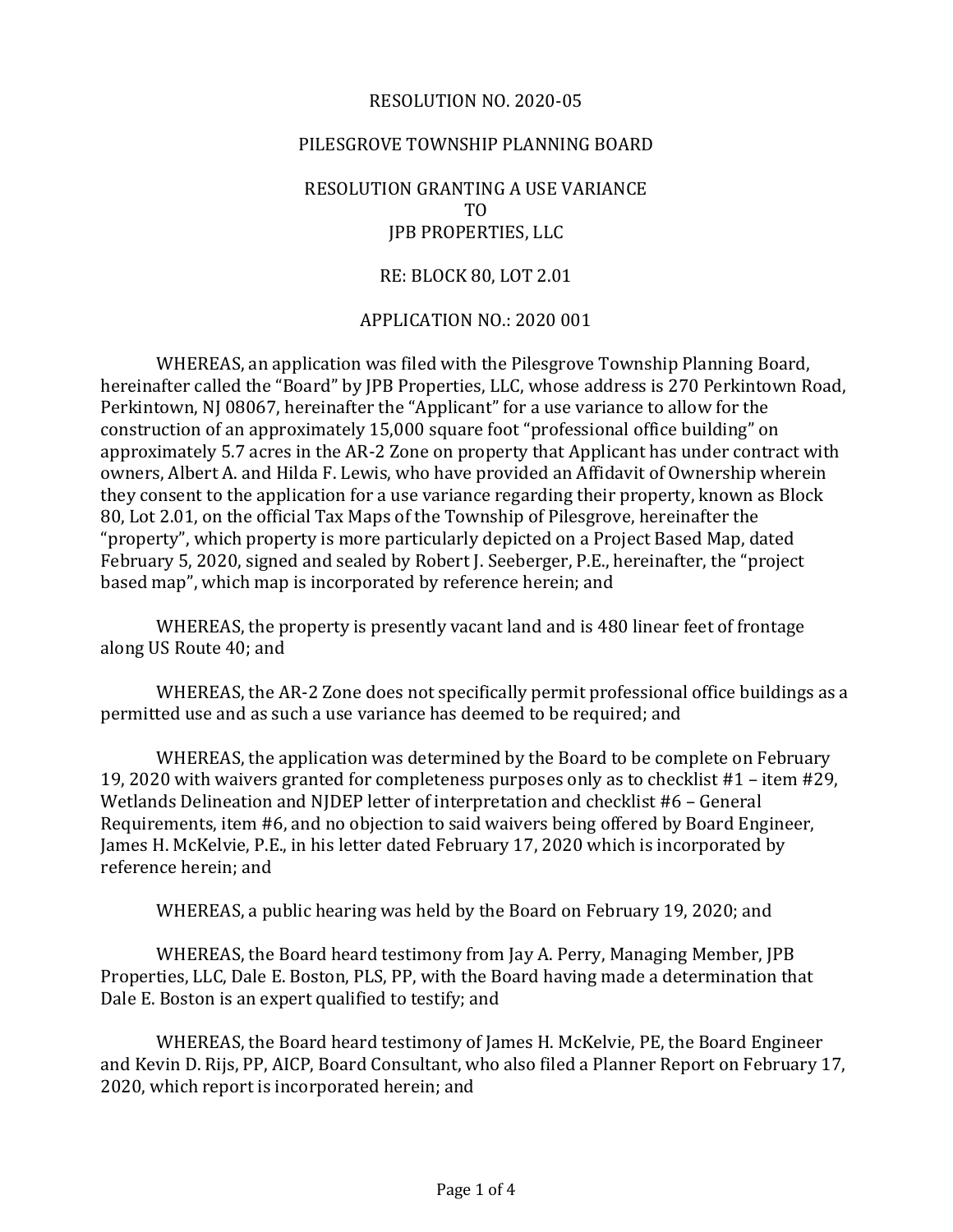WHEREAS, the Board provided an opportunity for interested members of the public to ask questions or make statements regarding the application and two members of the public spoke with regard to concerns as to the application.

Emily Simons, provided comments from the Woodstown-Pilesgrove JEC regarding noise, headlight glare, stormwater runoff, and parking lot lights.

Kerry Proud, neighboring resident from Lot 2.02 which fronts Fox Road and shares a rear property line with applicant had comments regarding, buffering, wet ground and stormwater runoff.

WHEREAS, the Board and Applicant agreed that the record shall consist of the following:

- 1. Development application with all attachments and submissions attached thereto, along with additional exhibits marked A1 and A2, Board Planner report dated February 17, 2020 and Board Engineer completeness review letter dated February 17, 2020 shall be incorporated herein for purposes of review of application; and
- 2. Testimony and representations of Applicant and expert.

WHEREAS, the Board made the following findings of fact and conclusions based thereon:

# Findings of Fact

- 1. The Board had jurisdiction to hear the application as the Applicant provided the required public notice in accordance with Township Ordinance and the municipal land use law.
- 2. The property is located on US Route 40 approximately 750 Southeast from the intersection of US Route 40/Fox Road/Stewart Road and is located in the AR-2 Zone.
- 3. The property is approximately 5.7 acres of land consisting of vacant property with approximately 3.5 acres of tillable property each.
- 4. The proposed "professional office building" would be approximately 15,000 square feet and consist of condominium units ranging from a possible number of units of 1 to possibly 8 units consisting of a minimum of 1,500 square feet. Applicant's further testimony indicated that preliminary calculations based on the concept plan presented, indicated that an anticipated approximate lot coverage of 35% +/- which would be confirmed at the time of application for Major Site Plan Approval.
- 5. Managing Member of Applicant, Jay Perry, provided his vision that the construction thereon will consist of a "professional office building", with the ultimate objective of creating a condominium style building with individual occupants owning their unit, the range of individual unit size would consist of a base of approximately 1,500 square feet and recognized that the definition of professional offices as contained in Pilesgrove Township Zoning Ordinance is acceptable.
- 6. Applicant agrees and accepts as a condition of approval, that a site plan application is required with all representation being reflected in the ultimate design understanding that there may be deviation, that those deviations will not be of a substantial nature.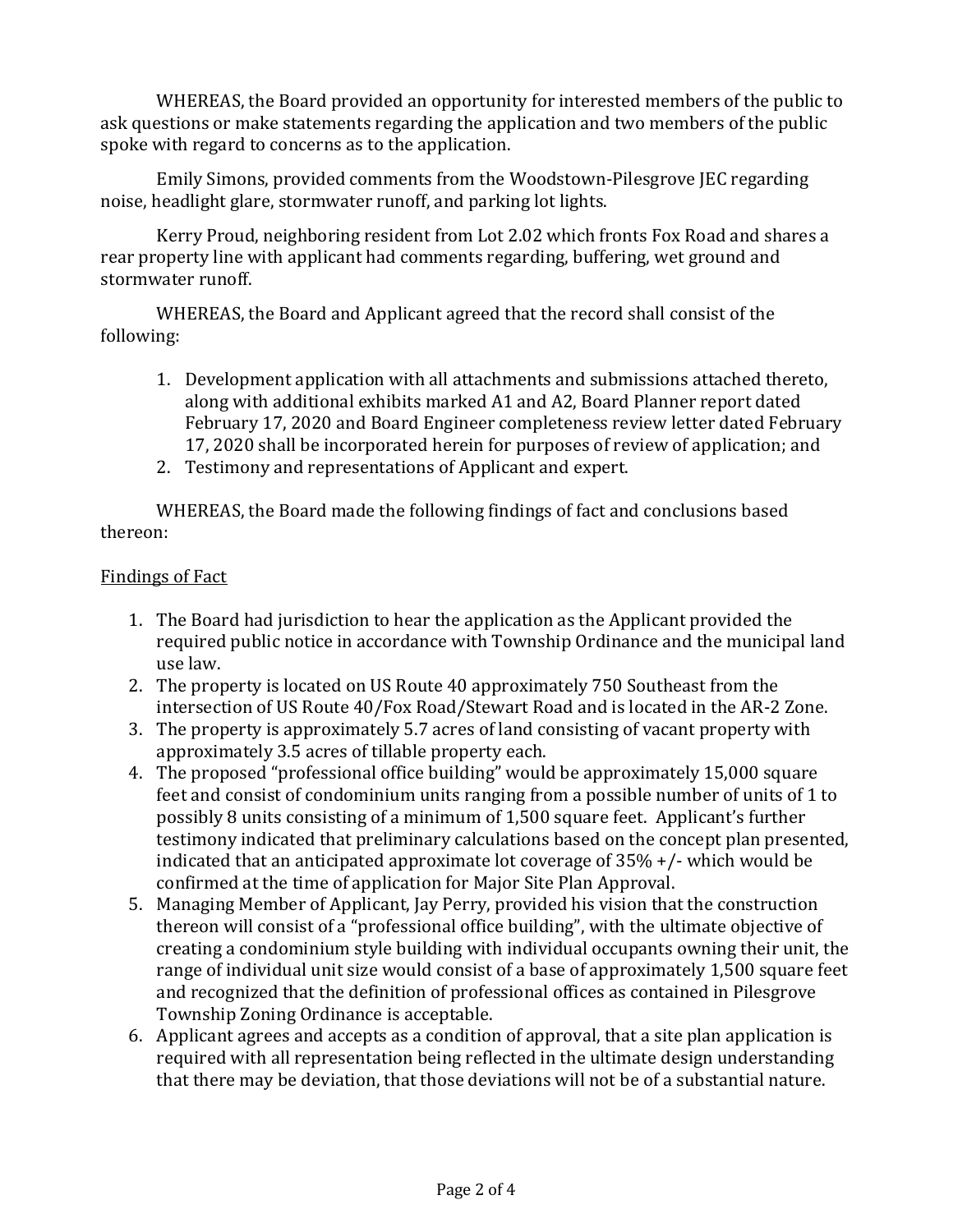- 7. Testimony was received and accepted that the property in question would be an excellent size and location for the location of a professional office building in an attempt to be in compliance with the Pilesgrove Township Neighborhood Commercial Zone. The improvements thereon would consist of ingress/egress with one entrance and exit onto US Route 40 and not into the neighborhood.
- 8. As to use of the property in question for farming the location would yield only approximately 3.5 acres for farming, the soil consisted of Alloway loam which is not particularly suited for farming, the existing wetlands thereon would limit a farming operation and the permitted uses in the existing zone (ie, church, daycare and veterinary clinic) would be a more intense use of the property than that proposed.
- 9. The Zone Plan for Pilesgrove would be advanced and further promote the goal of Pilesgrove Township planning.
- 10. The grant of a use variance would not have a substantive impact on the Zone Plan of Pilesgrove Township.

# Conclusions

1. Given the size, location and physical characteristics of the property and predicated upon testimony received from Applicant, and Applicant's professionals and all submissions referenced herein, special reasons exist for the proposed use to be permitted in a zone where it otherwise would be prohibited by ordinance. Those special reasons consist of the property's location which is deemed to be particularly suitable for the proposed use and use of the property as a "professional office building" would carry out the purpose of Pilesgrove Township Zoning, and that the variance requested would not be substantially inconsistent with the intent and purpose of the master plan and zoning ordinances and furthermore special reasons exist as to why the use variance should be granted. The grant of the use variance would not be a substantial detriment to the public good and will not substantially impair the intent and purpose of Pilesgrove Township zone plan and ordinance.

NOW, BE IT RESOLVED by the Pilesgrove Township Planning Board that that Applicant is granted a use variance to permit the construction of a "professional office building" consisting of approximately 15,000 square feet, with a number of unit ranging from 1 through 7, with requisite parking and accessory facilities which approval is subject to the following terms and conditions:

- 1. The Applicant shall pay any and all required fees that are due or may become due to the Township of Pilesgrove within seven (7) days' notice therefore, including but not limited to settlement of any outstanding escrow review accounts.
- 2. The Applicant shall comply with all representations made by the Applicant during the course of the public hearing and as contained in Applicant's submissions memorialized in Application #2020 001 and all of the above noted submissions agreed to by Applicant and in all documents and materials filed with the Application.
- 3. The Applicant shall indemnify and hold the Board harmless from any claim of any kind which may be made as a result of any deficiency in the application and/or in the public notice of the application.